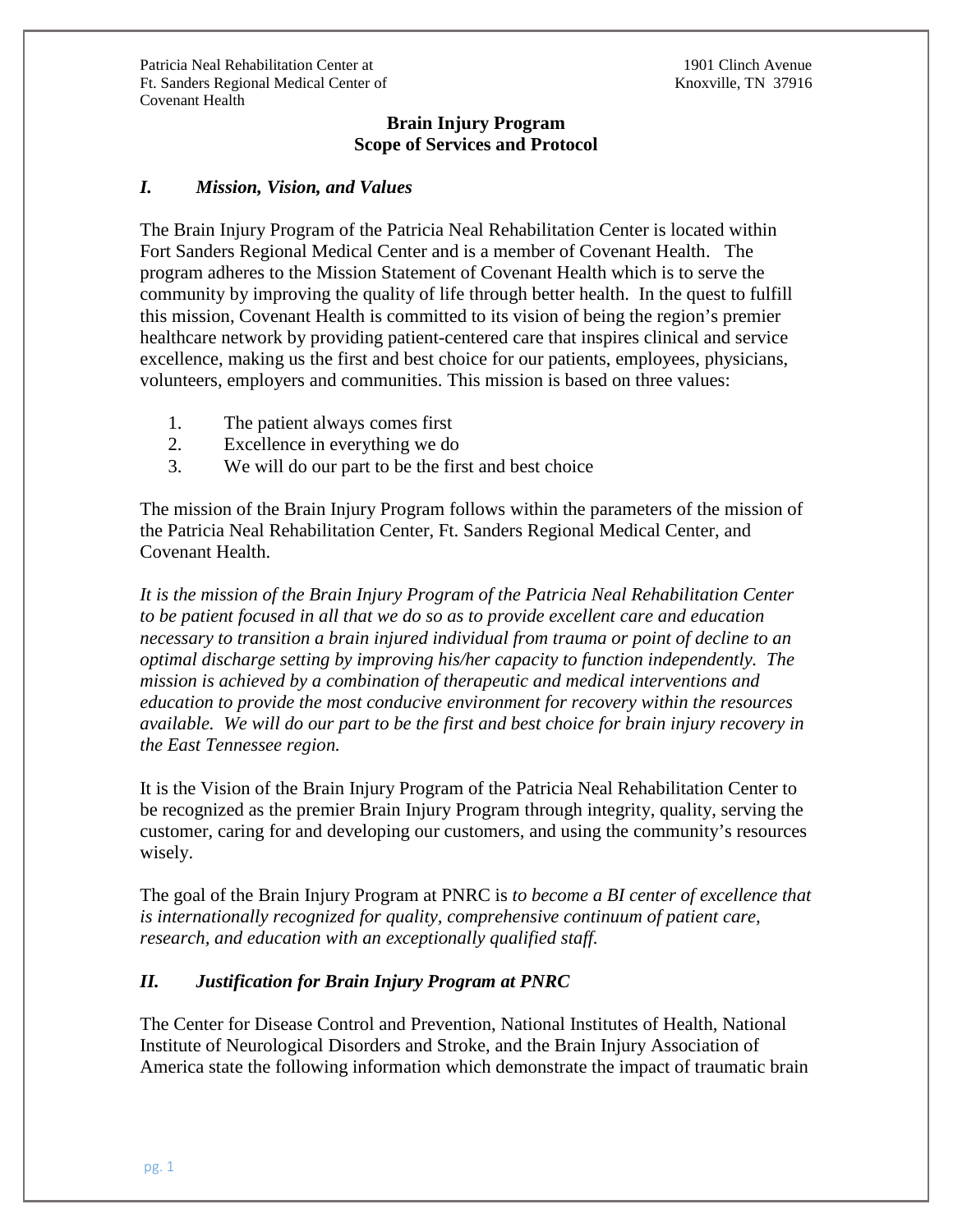injury as being a nationwide problem with more injuries occurring in the southern region of the United States than any other region in the country.

- There are over 1.7 million brain injuries occurring annually with nearly half a million of those individuals requiring medical care. This equates to a traumatic brain injury occurring every 21 seconds in the United States.
- Annually, approximately 75,000 to 100,000 individuals die from a traumatic brain injury and another 70,000 to 90,000 suffer lifelong disabilities.
- Traumatic brain injury (TBI) is the leading killer of Americans from the age of 0-34 years and accounts for 30% of all deaths annually in the US.
- TBI is the leading cause of disability of youths and young adults in the country with the primary group effected being 0-34 year old males.
- According to the Tennessee Department of Health TBI register, there had been an increase in reported cases of brain injured from hospitals with a consistent rise of incidence from 1996 - 2008. In 1996, 5000 cases were reported with an annual increase of about 8-10%. Currently from 2012-2018, there is an average of 8,000 reported cases of brain injury annually that are reported to the TBI Registry. The Knoxville MSA handles approximately 20% of these cases through its geographic coverage responsibility in Tennessee.
- Children ages 0 to 4 years, adolescents aged 15 to 19 years, and adults aged 65 years and older are most likely to sustain a TBI.
- In Tennessee, the three leading causes of TBI are falls, motor vehicle accidents and violent injuries in that order respectively.

The consequences from a brain injury impact physical, behavioral, psychosocial, and cognitive areas of functioning. Physically, a brain injured individual may have limited mobility of one or all extremities, impaired ability to communicate and/or swallow, impaired vision and/or hearing, seizure disorders, respiratory dysfunction, chronic pain, chronic fatigue syndrome, loss of continence, and be dependent on another due to loss of motor control. Cognitively, the brain injured survivor may demonstrate impairments in memory, attention/concentration, perception, communication, judgement, impulse control, and general executive functioning. Behaviorally, the traumatic brain injured demonstrate a change in mood swings, depression, anxiety, denial, affect, motivation, impulse control, sexual functioning, or psychosis. Psycho-socially the brain injured survivor may often demonstrate poor pragmatics for social interactions due to his/her cognitive and behavioral deficits. They may become socially isolated due to these factors.

What an average individual takes for granted in everyday life may become a struggle for brain injured survivor. All of these deficits impact the manner in which an individual functions in society. Often these problems will impact financial and social functioning which creates unemployment and burdens on the family unit and society. It is within the scope of services and the purpose of the Patricia Neal Rehabilitation Center to service this population in our region.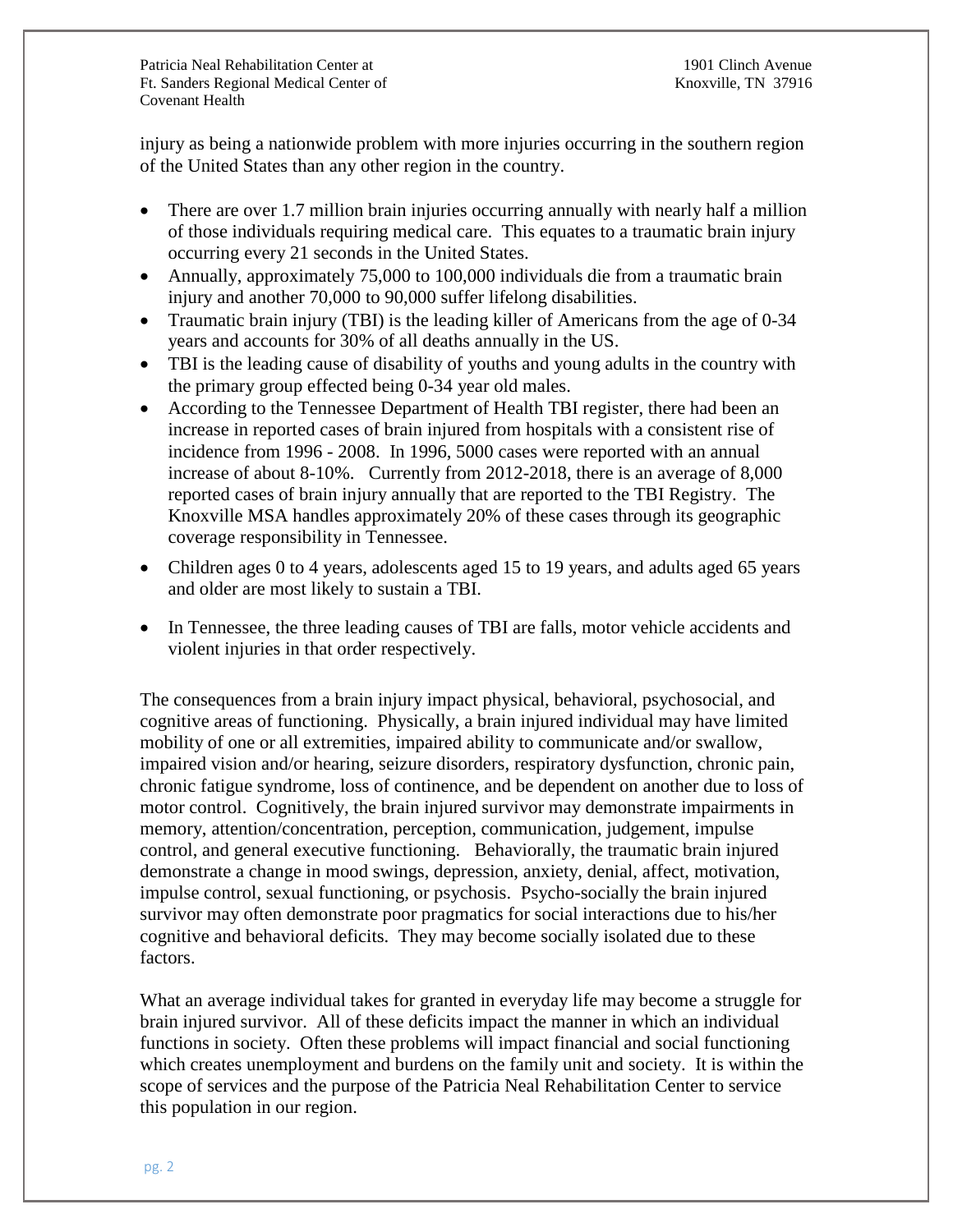# *III. Background of the Brain Injury Program at PNRC*

### A. Patricia Neal Rehabilitation Center Brief History

The Patricia Neal Rehabilitation Center at Ft. Sanders Regional Medical Center opened its doors in May of 1978 as the first comprehensive physical medicine and rehabilitation facility in East Tennessee. The Patricia Neal Rehabilitation Center was the vision of the Ft. Sanders Board of Directors to provide rehabilitation services to East Tennessee. Prior to this time, residents of East Tennessee traveled to Birmingham, AL or Fisherville, VA to receive physical rehabilitation services. The Patricia Neal Rehabilitation Center is named after the actress, Patricia Neal, who was a native of Knoxville and achieved her academy award after recovering from three cerebral vascular accidents.

The Patricia Neal Rehabilitation Center is certified by the Joint Commission and by the Commission on Accreditation of Rehabilitation Facilities (CARF). The Patricia Neal Rehabilitation Center holds CARF certifications in the areas as follows: Inpatient Comprehensive Services, Outpatient Comprehensive Services, Brain Injury Programs, and Stroke Programs. The Patricia Neal Rehabilitation Center was the first CARF accredited brain injury program in the state of Tennessee. The Patricia Neal Rehabilitation Center is housed as a unit within Ft. Sanders Regional Medical Center which has been a leader in healthcare in the Knoxville Metropolitan Regional Area for over 100 years. The Patricia Neal Rehabilitation Center is one of the largest inpatient physical rehabilitation facility housed within a medical facility in the United States based on admissions celebrating its 43rd Anniversary in 2021. Ft. Sanders Regional Medical Center is an affiliate of the Covenant Health system which is the largest independent operating health organization within the state of Tennessee and fifth largest in the South.

### B. PNRC Brain Injury Program Historical Overview

The Patricia Neal Rehabilitation Center's first traumatic brain injury patient was admitted in 1978 with the volume of BI patients growing ever since as medical technology improves. The staff of the Patricia Neal Rehabilitation Center is known national as a center of excellence in physical rehabilitation. Beginning with the medical staff, Dr. Mary Dillon who serves as the Medical Director of Patricia Neal Rehabilitation Center provides medical direction. All of the medical staff are physiatrists which are specialists in rehabilitation medicine. The Patricia Neal Rehabilitation Center works in a team approach consisting of the medical staff, rehabilitation nursing, behavioral medicine, physical therapy, occupational therapy, recreational therapy, speech language pathology, social services, and case management. Support services include dieticians, orthotic and prosthetic specialists, opthamologist, optometrists, audiologist, vocational services, ortho/neuro specialty physicians, psychiatry, and affiliated professionals. The brain injury staff of the Patricia Neal Rehabilitation has over 250 years of combined experience working with brain injured. The staff has helped over 1,700 severe to moderately impaired brain injured survivors transition from traumatic event to an appropriate level of independent functioning. The majority of the brain injured patients of Patricia Neal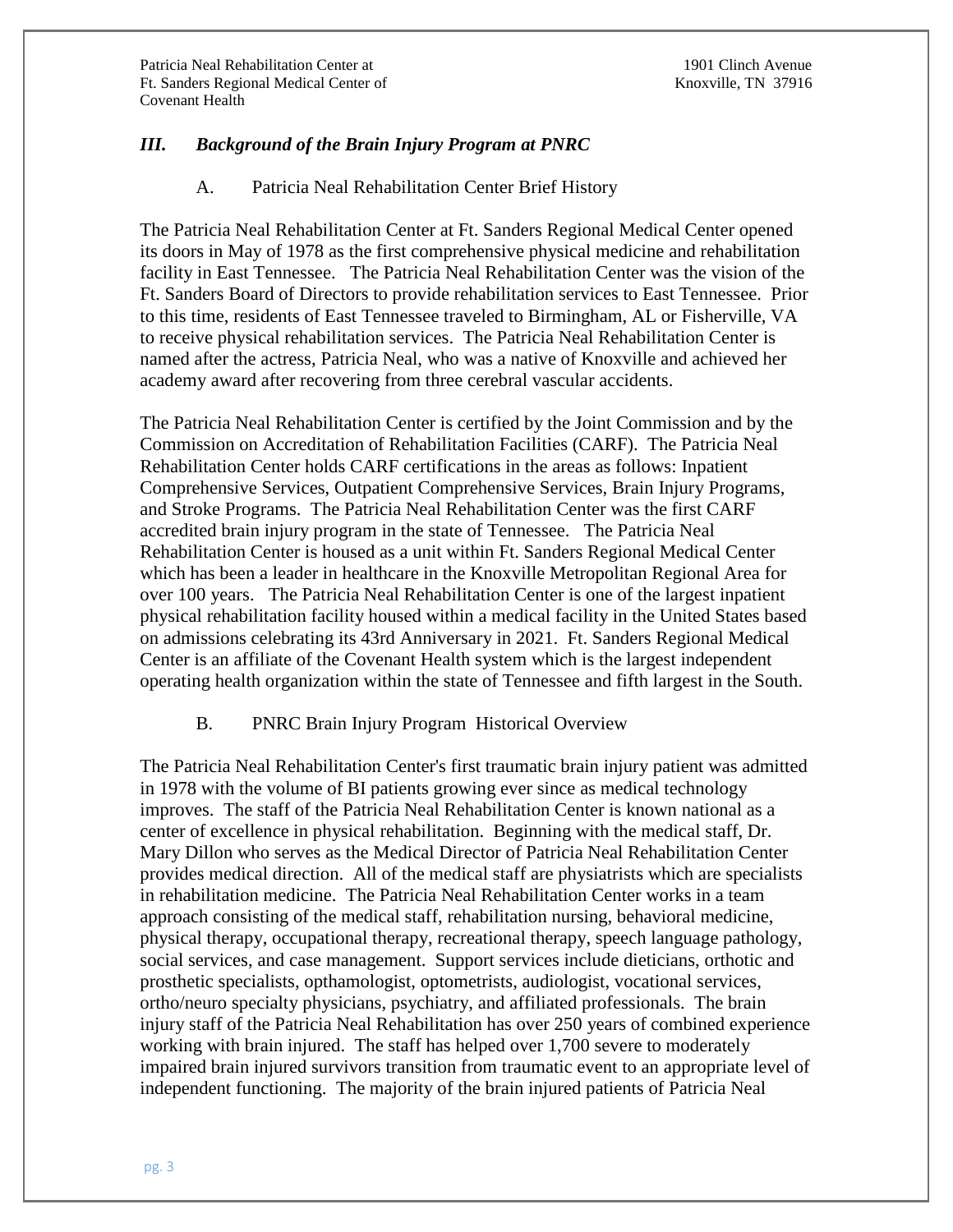Rehabilitation Center make it back to home upon discharge. Staff of the Patricia Neal Rehabilitation Center assists to coordinate needs of the brain injured patients with appropriate resources in the community, region, and nation.

C. Brain Injury Support in Tennessee through PNRC

The Patricia Neal Rehabilitation Center helped to form the East Tennessee Interest Group on Traumatic Brain Injury, INC as a 501 c-3 organization in 1983 in Knoxville which eventually became the Brain Injury Association of Tennessee as it is known today. The Patricia Neal Rehabilitation Center was a leader in the recognition of the need for a support network for families and survivors of brain injury in Tennessee. As the state organization grew, the Patricia Neal Rehabilitation Center continued to assist and support a local support group which became the Knoxville Area Brain Injury Support Group (KABISG) in 1988 as an affiliate of the state organization. The Patricia Neal Rehabilitation Center helps the KABISG by providing a meeting space for its monthly meetings, speakers for educational and professional sessions, mentoring through BIAT program services, social networking and activities, and supportive efforts like the support of the 1993 TBI legislation which created the TBI Program under the Tennessee State Department of Health. The support group successfully transitioned from a healthcare professional operated program to that of TBI survivors and family members group. The KABISG is still operating today.

D. Brain Injury Service Coordination Grant

In 1998, the state of Tennessee TBI Program through the Department of Health awarded the Patricia Neal Rehabilitation Center Brain Injury Program a three year grant for \$120,000 to assist in providing case management services for brain injured survivors in the Knoxville Metropolitan Statistical Region. The Knoxville MSA includes the surrounding 14 county region which encompasses about 1200 brain injured survivors annually. It is be the responsibility of the Brain Injury Services Coordinator to assist survivors with accessing resources to allow them to be more independent and to enhance their lives. Within Tennessee, there is a network of 8 regional brain injury service coordinators who work together to provide support services and resources across the state with additional coordination through the Tennessee Department of Health TBI Program.

### *IV. Philosophy*

The Patricia Neal Rehabilitation Center (PNRC) subscribes to the ADA, The Disabled Person's Bill of Rights and the Patient's Bill of Rights, Title VI, and HIPAA guidelines. Furthermore, the Brain Injury Program will conform to standards defined by Commission on Accreditation of Rehabilitation Facilities and The Joint Commission. PNRC endorses all local, state, and federal regulations and guidelines for health care. In addition, the human rights of all patients served shall be protected by PNRC staff and through careful design of the programs, activities, and facilities.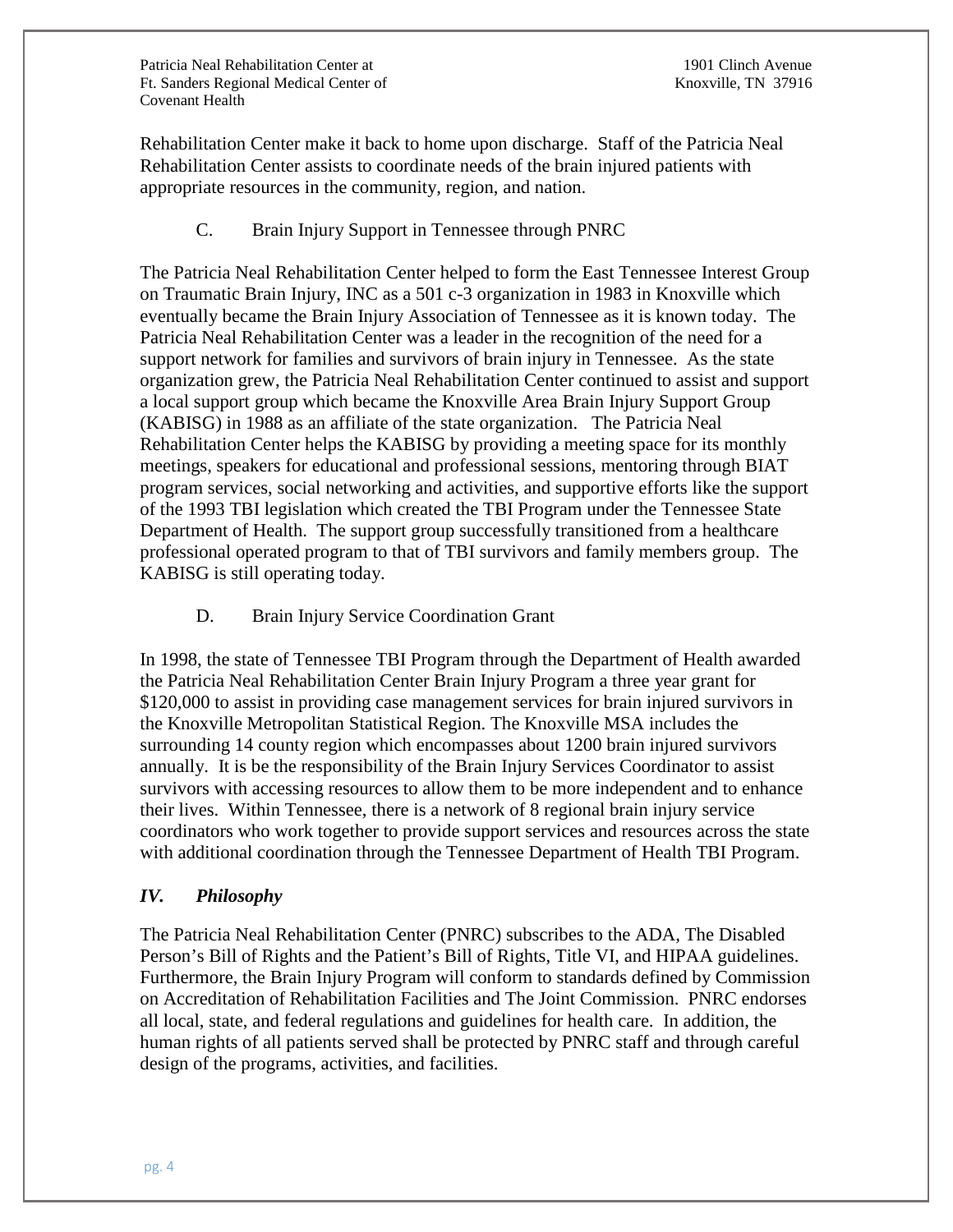### *V. Purpose*

The Brain Injury Program of PNRC is dedicated to providing services to persons with brain injury with associated impairments and disabilities to help them regain the greatest amount of independence and enjoy the highest quality of life. Services will include appropriate intervention along a continuum of care that best fits the needs of the patient from inpatient to outpatient with coordination of available community services. Patients and families are a vital part of the rehabilitation team and must participate equally with the interdisciplinary team in developing an individualized treatment plan. Progress towards defined goals is reviewed in a patient team conference weekly. All patients are under the constant care of trained staff with brain injury knowledge and a physiatrist who with the case manager will coordinate the highly skilled team of professionals. There are fifteen staff who are certified brain injury specialist (CBIS) through the Academy of Certified Brain Injury Specialists. The environment is designed to facilitate cognitive, physical, educational, psychosocial, and behavioral needs of the BI survivor. Patients in the BI Program are treated with the latest state-of-the-art methods and equipment. Professional staff members in the BI Program are continually updating treatment skills and techniques to incorporate into the most modern treatment for those with brain injury.

### *VI. Organization Size and Structure*

The Patricia Neal Rehabilitation Center at Ft. Sanders Regional Medical Center of Covenant Health is a not-for-profit IRS 501 (c) 3 organization. Covenant Health is operated by a chief executive officer that reports to a Board of Trustees who oversees the operations of the health system. The Patricia Neal Rehabilitation Center is under the direction of a dedicated leadership team. The Brain Injury Program has a designated Program Coordinator who reports to the PNRC Director of Therapy Services. The Patricia Neal Rehabilitation Center has approximately 170 employees as a part of Ft. Sanders Regional Medical Center which has over 2,200 employees as a part of the Covenant Health System which is over 10,000 employees strong. The majority of the patients that the Patricia Neal Rehabilitation Center receives are from the following regions: Middle and East Tennessee, Southeast Kentucky, Western North Carolina, and Southwest Virginia. The main referral area for PNRC is the Knoxville MSA and surrounding 32 counties. The Patricia Neal Rehabilitation Center has received patients from across the country and around the world.

### A. Key Leaders for the BI Program

The CEO responsible for the Patricia Neal Rehabilitation Center of which the Brain Injury Program exists is Jennifer Steely, OTR/L, MHA. She has over 26 years of service in physical medicine and rehabilitation. The Therapy Services Director, Christy Williams, DPT, PT is over the inpatient program while the outpatient program is under the supervision of Lynne Bevins, PT. The nursing staff is under the direction of Mary Lou Young, Chief Nursing Officer for PNRC.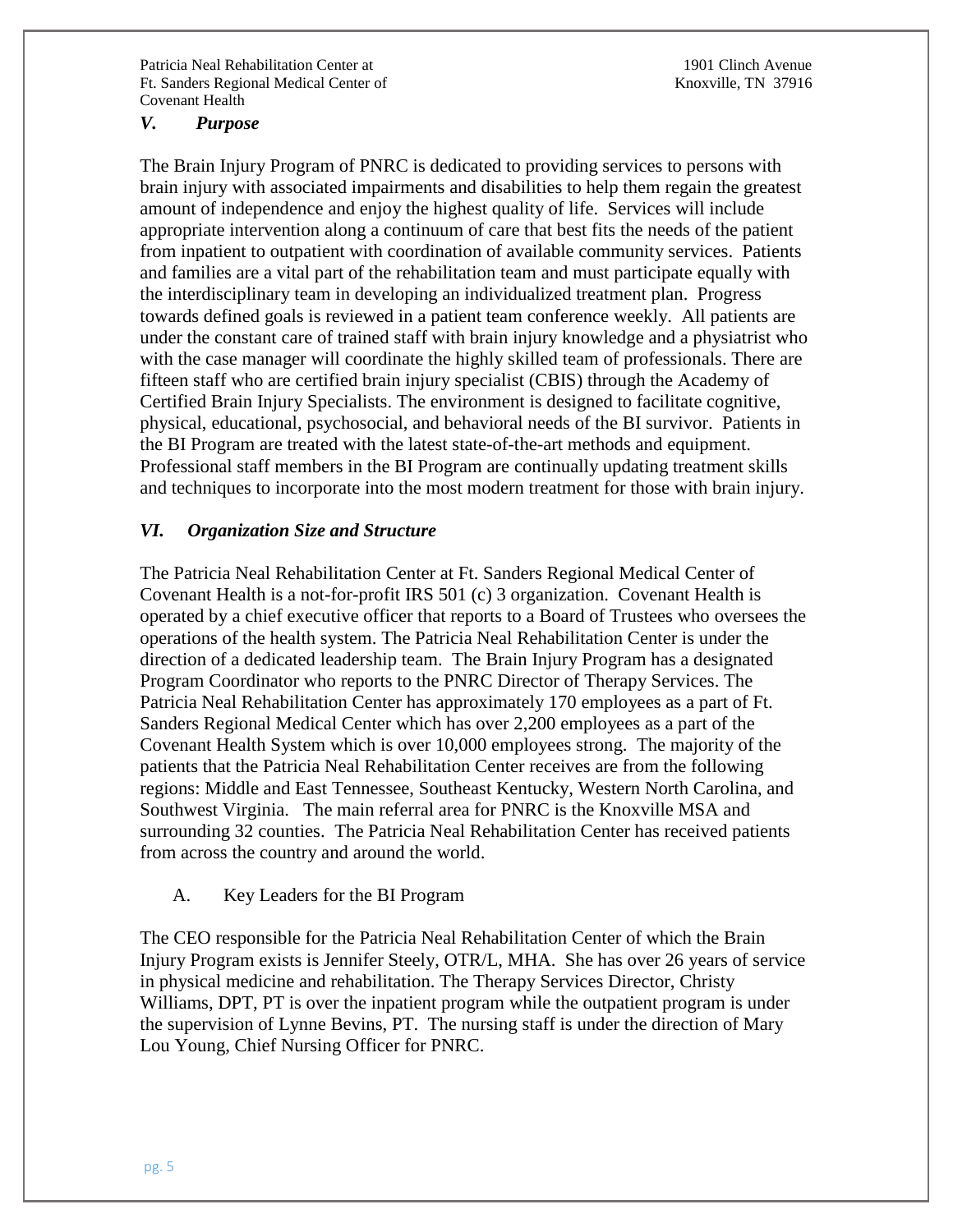The BI Clinical Coordinator is Al Kaye, M.S., CTRS, FDRT, CBIS. Mr. Kaye has over 40 years experience in healthcare as a recreational therapist with 38 years of experience in physical medicine and rehabilitation with a concentration in brain injury for the past 30 years. He is responsible for brain injury program strategic planning and outcomes. Mr. Kaye is published, performed presentations on local, regional, and national conferences, a guest lecturer, and professionally active in his profession with NCTRC, ATRA, and SRTS. Mr. Kaye's strengths are in program development, fundraising, and organization. The BI Clinical Coordinator's responsible for facilitating outcomes and process improvement amongst staff to develop the most progressive BI program available.

The Medical Director for the Patricia Neal Rehab Center is Dr. Mary Dillon. Dr. Mary Dillon oversees programmatical and medical direction for all of PNRC. Dr. Dillon is directly involved with the admission process, strategic planning, and medical oversight for PNRC. All of the physicians are physiatrists and provide direction for the program to enhance outcomes for the BI survivor. The Physiatry team includes: Dr. Dillon, Dr. Glass, and Dr. Hartman.

### B. Key Staff Positions

The staff of the Patricia Neal Rehabilitation Center Brain Injury Program is its most valued resource. The team of professionals who choose to work in the Brain Injury Program are dedicated and experienced in their respective disciplines. The backbone to care of the Brain Injured patient is our nursing staff that provides 24 hour care 7 days a week. The BI Program involves case management services and the patient representative as advocates for the patient with players from the following disciplines: physical therapy, behavioral medicine, occupational therapy, speech language pathology, rehab nursing, and recreational therapy as a part of the core treatment team. The most common brain injury program treatment core team will have membership representation from all of the above mentioned services. All teams are advised and directed by the admitting physiatrist. A list of all current brain injury staff is located in the Brain Injury Program Manual.

## *VII. Physical Plant*

The BI inpatient program at the Patricia Neal Rehabilitation Center resides in a designated electronically secured area on 4 west. The patients are treated on 4 West and in the 3 East gym primarily with occasional services in the 5-East gym area and 4-East. The architectural layout of the Center is designed to be entirely accessible for convenient use by physically disabled persons with severe mobility limitations. Accessibility features conform to the American National Standards Institute (ANSI) regulations in addition to recommendations and suggestions from physically disabled persons, family members, and associated consumers. There are occasions when a patient may require treatment to simulate other environments such as community reintegration which requires off campus setting changes or use of the Rooftop Therapy Park or ADL Apartment. The current physical plant dedicated to PNRC is approximately 58,000 square feet.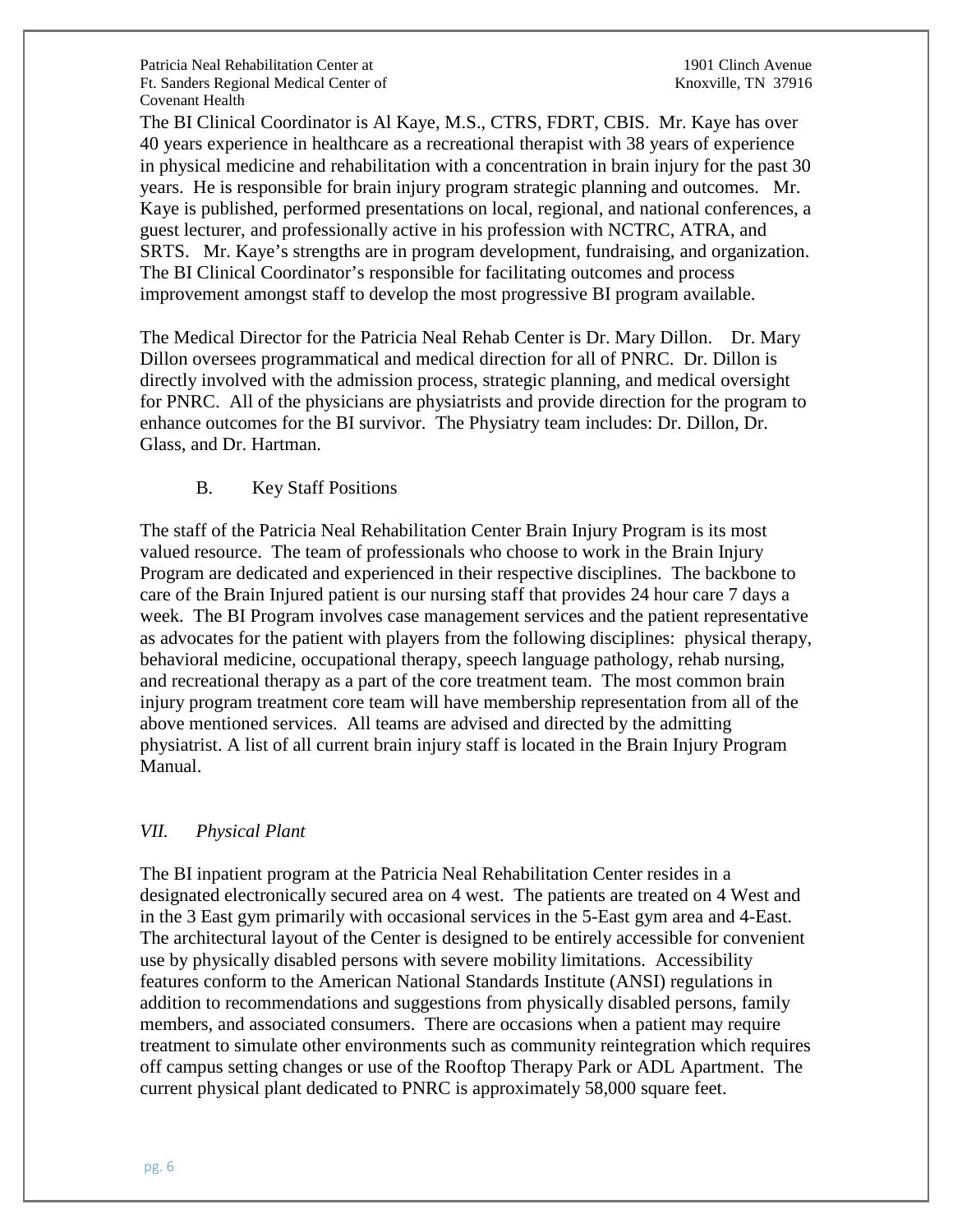## *VIII. Safety*

The Patricia Neal Rehabilitation Center will assure that all patients with BI are safe within their hospital environment and that the environment will remain healthy. Routine health and safety inspections will be conducted including a comprehensive inspection regularly. Emergency plans and procedures are tested regularly as required by the Medical Center Safety Department. A Rehabilitation Center representative shall actively participate on the Medical Center's Safety Committee and share communications and concerns with the Rehabilitation Center's Director and other appropriate operation managers.

At least (1) one staff person is available in each discipline area during times of patient care that is qualified to administer CPR or assist with emergency care. All injuries at work to staff and patients are reported immediately using the Medical Center's incident reporting mechanism. Emergency power and warning mechanisms operate according to

Medical Center emergency operating and testing procedures. A parking garage located within our facility offers temporary parking and valet services.

The Rehabilitation Center vehicles are inspected and maintained routinely by FSRMC Recreation Therapy Services and contracted maintenance services coordinated through Plant Engineering Facility Services. Driver's Education vehicles are maintained and inspected by the Driver's Educator. First aid supplies and fire safety equipment are available within the vehicles and checked monthly. Only Medical Center employees may use the vehicles for patient use and such employees must hold a valid State of Tennessee license with F endorsement. Each driver receives appropriate instruction from Recreation Therapy Services on vehicle and lift operation, patient safety, transport, communication systems, driving safety, and emergency procedures annually.

Patient transport within the hospital is provided by trained transporters and clinical staff. All wheelchairs are equipped with seat belts to safely secure patients during transport. Transporters are trained in safe transport operations. Patients may be cleared to either be transported by family members or free to roll once passing staff medical review for safety.

# **IX. PROGRAM COMPONENTS**

- A. Admissions, Denials, Continuation of stay, and Discharge criteria are found in Patricia Neal Administrative Policy 1.001.
- B. Payment Reimbursement

A comprehensive review of the patient's financial status is made as part of the preadmission screening process to address the most appropriate placement in the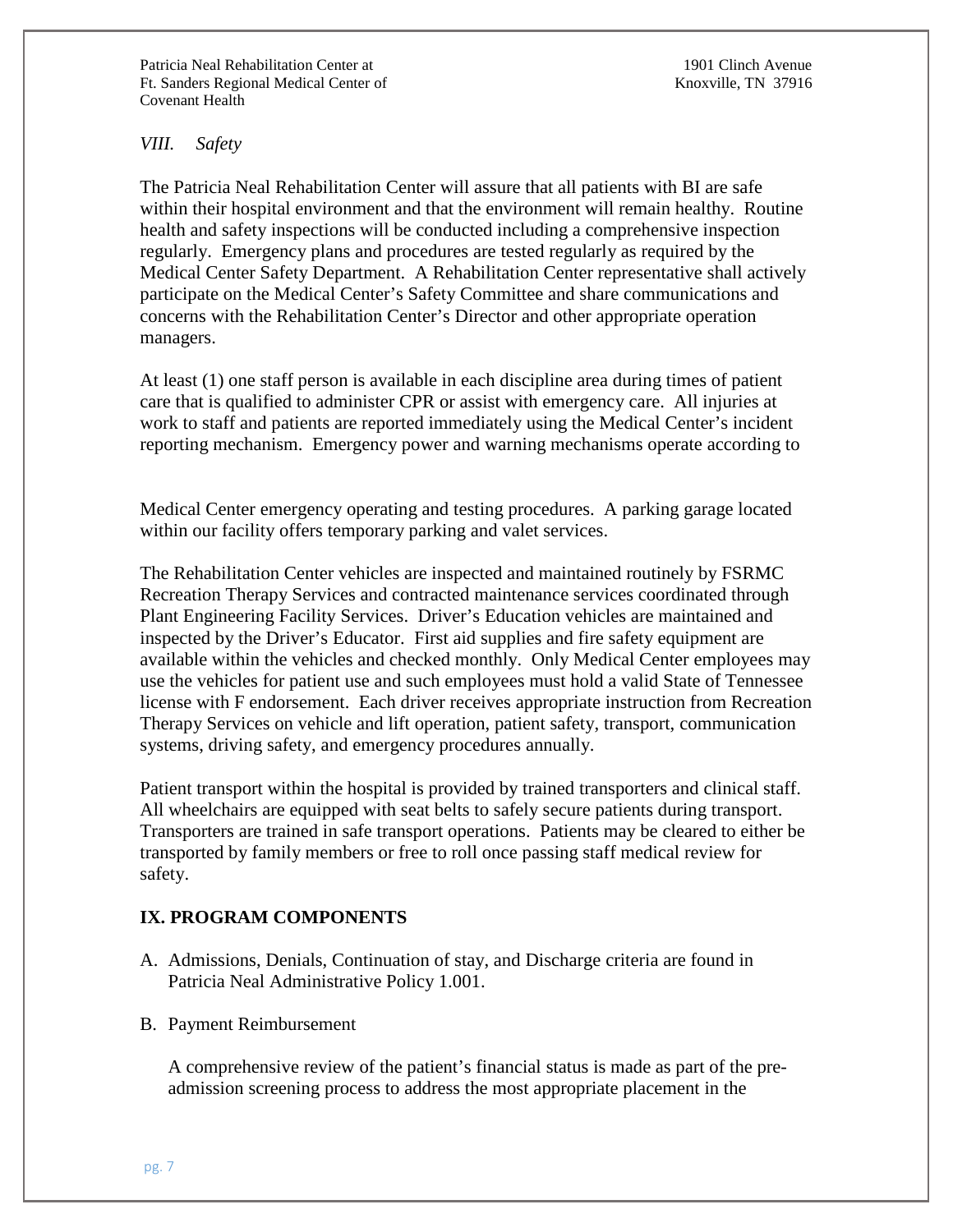rehabilitation continuum so that the patient has the optimum opportunity to achieve his / her rehabilitation goals.

Patricia Neal Rehabilitation Center's Case Management Services will review all reimbursement options such as: private pay, government agencies, third party insurance, as well as charitable support that may be available. The Inpatient Admissions Coordinator and Outpatient Admissions Coordinators inquire about the types of services and percentages that these services are covered by the patient's source of funding. Those services reviewed primarily include occupational therapy, physical therapy, speech therapy, with additional services to include behavioral medicine, recreation therapy, audiology, prosthetics/orthotics, optometry, and alike as prescribed by the admitting physician. Case Managers within the facility perform ongoing updates and follow-ups with all parties involved with the case.

Patients will not be eliminated from consideration solely due to lack of funding although it is recognized that the center can only support a limited number of charity cases, yet to assure its own economic viability.

- C. Patient / Family Orientation
	- 1. Family orientation is designed to introduce family members to the rehabilitation process and to the roles of the patient, family, staff and general policies of the center.
	- 2. Included in the program is a tour of the center, overview of the services provided, educational/training requirements, admission and discharge requirements and visitation policy. The program is coordinated by the PNRC Admissions, the clinical staff, and patient care representative. It is the responsibility of all staff to orient patients and significant others to PNRC.
	- 3. For those families not able to attend, this information is provided via phone, mail, or email. A DVD is available as an introduction to PNRC as well as the website at [www.patneal.org](http://www.patneal.org/) . A virtual tour of PNRC is available on the web and also within the PNRC Regal Cinema.
	- 4. The Admitting Nurse is responsible for general PNRC orientation. Each discipline is responsible for orientation to their service with goals and expectations discussed. The treatment team educates the patient and/or significant other on issues regarding brain injury, functional expectations, and processes.
	- 5. After each team staffing, the case manager with the physician will review discussions and update the patient and/or significant others. The case manager will assist with developing a family and/or significant others training time with patient and the clinical staff to prepare for discharge.
	- 6. Updates to the plan of care are performed with the case manager and attending physician at least on a weekly basis in a team conference format.
	- 7. Education is ongoing with each day resulting in new opportunities for the patient and significant other to comprehend the brain injury and associated medical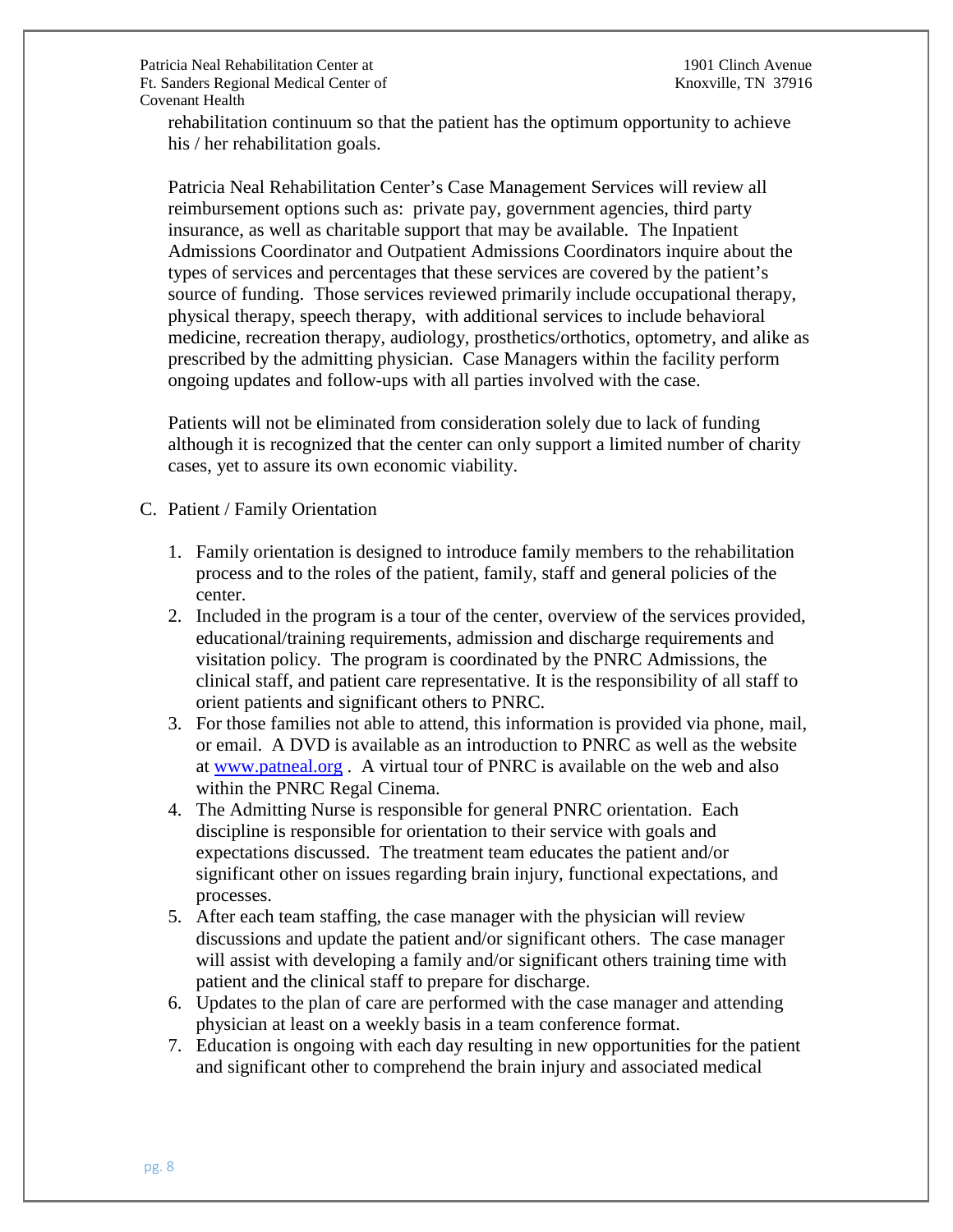complications as well as general information on the rehab process. There is a Nursing Educator who helps with education efforts.

### D. Interdisciplinary Program Scheduling:

- 1. Evaluation: After the physician orders are received, the Team members discuss an appropriate schedule for the patient to prevent overlap of the patient's therapies
- 2. Treatment: Upon completion of the evaluations by team members, the patient's therapy schedule is modified to facilitate the optimum schedule based upon patient's needs and abilities.
- 3. Scheduling is accomplished through coordinated efforts of clinical staff for both inpatient and outpatient services.
- 4. Inpatient therapies and activities will be provided 7 days a week with traditional services Monday through Saturday and appropriate activities on Sunday. Outpatient services are Monday through Friday from 8 AM until 5:30 PM.
- 5. Traditional inpatient therapies are scheduled between the hours of 7:30 AM to 4:30PM Monday through Sunday. There are structured leisure activities available

Monday through Friday with open ended non-structured options on the weekends for access to the recreational area, Regal Movie Theater, and a Worship Service on Wednesday and Sunday afternoons. Saturday and Sunday therapy schedule is coordinated by clinical staff. All activities are designed to balance and adjust the patient to the rehab process. Medical staffs are on call 24 hours a day 7 days a week. Nursing service will provide medical assistance as necessary 24 hours 7 days a week. A chaplain is available 7 days a week for spiritual guidance and support.

- 6. An example of a routine Brain Injury patient inpatient day may include ADL training, Dining group for swallowing, brain injury group for education and therapeutic value, traditional speech pathology, occupational therapy, physical therapy, behavioral medicine, recreation therapy, chaplain services for spiritual support, and ancillary services like respiratory therapy or a nutritional review by a dietician or clinical pharmacist. General sessions are between 30 to 60 minutes in duration except for home evaluations and community re-integration assessments which require additional time due to transportation.
- E. Clinical Program Protocols
	- 1. Program Personnel
		- a. Patient ratio: The ratio is no more than 6 patients to each individualized inpatient therapy team for the "pure" brain injury team and 6 to 1 for a mixed diagnosis team. Currently Teams 3 and 4 are the primary inpatient brain injury treatment teams with staff designated to work specifically with brain injury diagnosis. Outpatient is based on 1:1 individualized sessions.
		- b. Core Interdisciplinary Team are all licensed and/or certified: It consists of a physiatrist which is a M.D. with specialty training in Physical Medicine and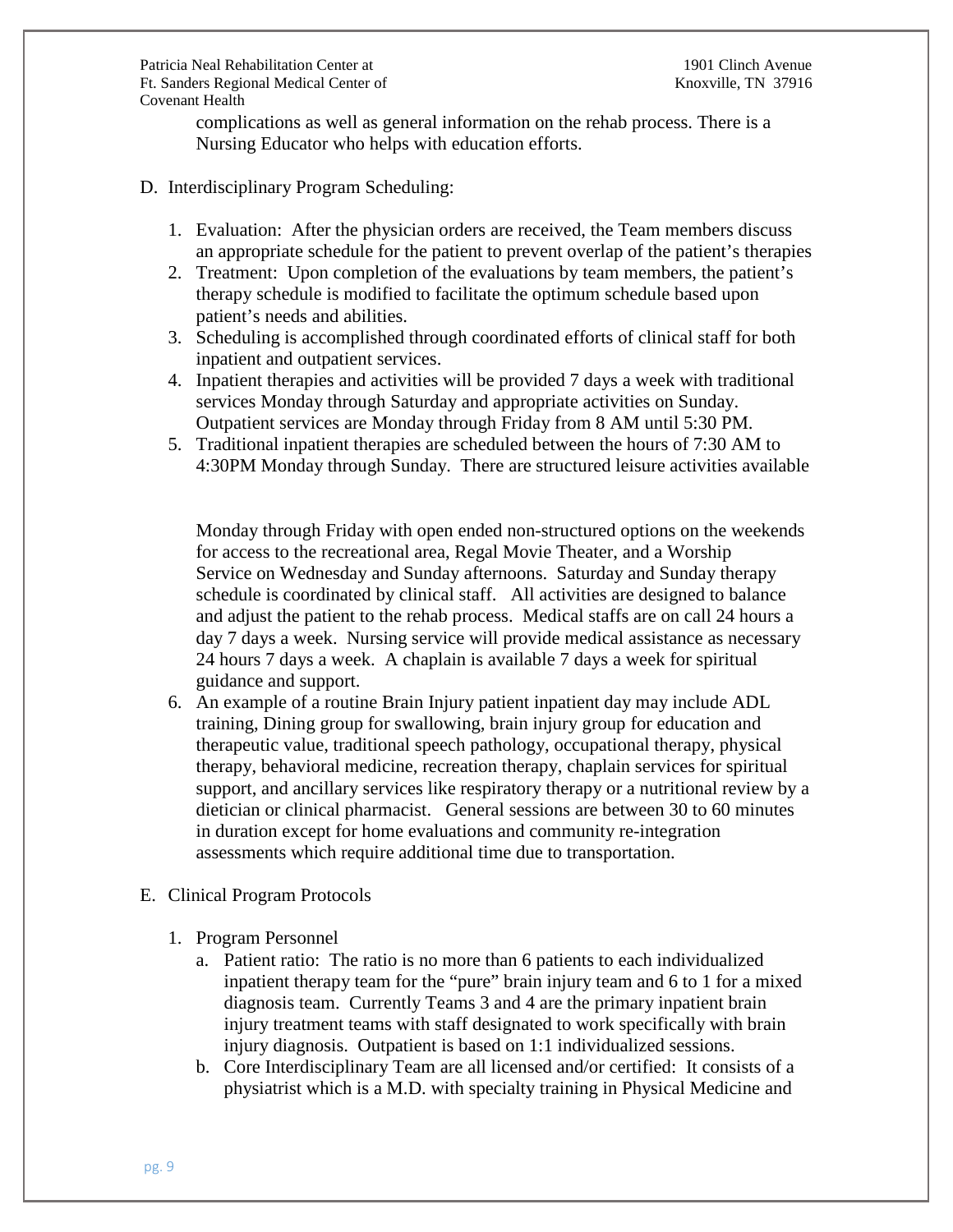rehabilitation, Registered Nurse, Occupational Therapist, Physical Therapist, Speech Language Pathologist, Psychologist, Therapeutic Recreational Specialist, and a Case Manager with either a background in Nursing or Social Services. The physician directs the core team to handle specific issues as assessed requiring attention. These issues may include but are not limited to:

- Community Access for driving, mobility, and transportation
- Life Roles for basic life skills, life-long learning, parenting skills, marital relationships, and work re-entry
- Adjustment to disability due to aging, insight, and supervision.
- Medical (Co-morbid conditions, falls, medications, nutrition, seizures, and secondary complications)
- Community Participation in wellness, fitness & health, leisure, sports, recreation, social integration, advocacy, volunteer opportunities, and spiritual opportunities.

 Each discipline specializes in the following services and addresses these issues and provides resources to address concerns as they develop:

| <u>Issue</u> |                                | <b>Service Provider</b>                                                |
|--------------|--------------------------------|------------------------------------------------------------------------|
| Ages $6-12$  |                                | Pediatric dedicated brain injury clinicians                            |
|              | Ages 13 - Geriatric            | Core Team                                                              |
| Impairment   |                                | Core Team for treatment planning                                       |
|              | <b>Impairment Codes</b>        | Physician, FSRMC Coders and Case<br>Management                         |
|              | Dual Diagnosis Codes           | Physician, FSRMC Coders and Case<br>Management                         |
|              | Decision-making capacity       | Court of Law, Physicians with input from<br>Core Team regarding safety |
|              | <b>Functional Needs</b>        | Core Team                                                              |
|              | <b>Behavioral Needs</b>        | Core Team                                                              |
|              | <b>Physical Needs</b>          | Core Team                                                              |
|              | <b>Cognitive Needs</b>         | Core Team                                                              |
|              | Psychosocial Needs             | Core Team                                                              |
|              | <b>Vocational Needs</b>        | Case Mgt and VR referrals sources                                      |
|              | <b>Educational Needs</b>       | Core Team and BI Service Coordination                                  |
|              | Leisure and recreational needs | Core Team                                                              |
|              | <b>Visual Functioning</b>      | OT, Physician, & Optometry                                             |
|              | Vestibular & Balance           | PT and Physician                                                       |
|              | <b>Cultural Issues</b>         | Core Team                                                              |
|              | <b>Spiritual Issues</b>        | Core Team with Chaplain Services                                       |
|              | <b>Predicted Outcomes</b>      | Core Team                                                              |
|              | <b>Medical Acuity</b>          | Core Team                                                              |
| Nutrition    |                                | Core Team with Dietary and Physician                                   |
|              | <b>Medical Stability</b>       | Physician and Nursing                                                  |
|              | <b>Community Reintegration</b> | Core Team                                                              |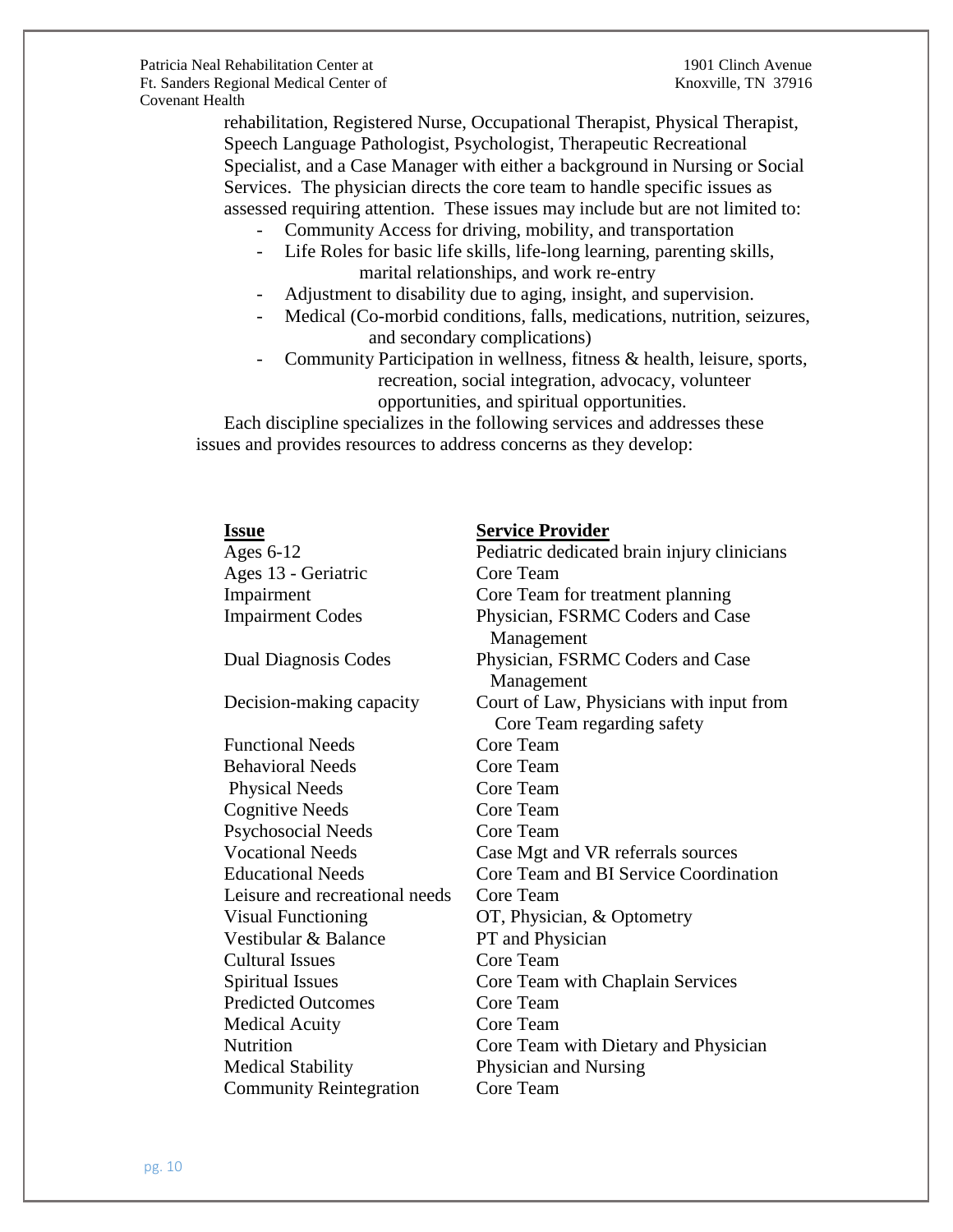Mental Health Issues B. Med. & Physician Chemical use/ A&D B. Med & Physician Transportation)

Sexuality B. Med, PT, OT, & Physician Life Events Core Team with Significant Others Usability of Living Core Team, BI Service Coordination Environment with Significant Others Community Access Core Team, BI Services Coordination (Driving, Mobility, & with Significant Others

 Life Skills and Roles Core Team, BI Services Coordination with significant others

- c. Student affiliations: The management of students on the brain injury team is left to the discretion of the individual disciplines. The students, however, are supervised by a qualified team member and oriented to understand all aspects of brain injury by their proctor.
- d. Medical Consultative Services: Patients are referred when determined appropriate by the attending physiatrist. These include specialists or services, but are not limited to, the following services:
	- 1. Neurosurgery
	- 2. Orthopedic Surgery
	- 3. Neurology
	- 4. Ophthalmology
	- 5. Optometry
	- 6. Otorhinolarynogology
	- 7. General Surgery
	- 8. Plastic Surgery
	- 9. Urology
	- 10. Psychiatry
	- 11. Pediatric Medicine
	- 12. Podiatry
	- 13. Dentistry
	- 14. Oncology
	- 15. Cardiology
	- 16. Pulmonology
	- 17. GI
	- 18. Diagnostic Services:
		- a. Electrodiagnositc services including EEG, EMG, and evoked potentials
		- b. Radiological services including CT scan and MRI
		- c. Laboratory Services
		- d. Doppler Studies
- E. Supportive Services: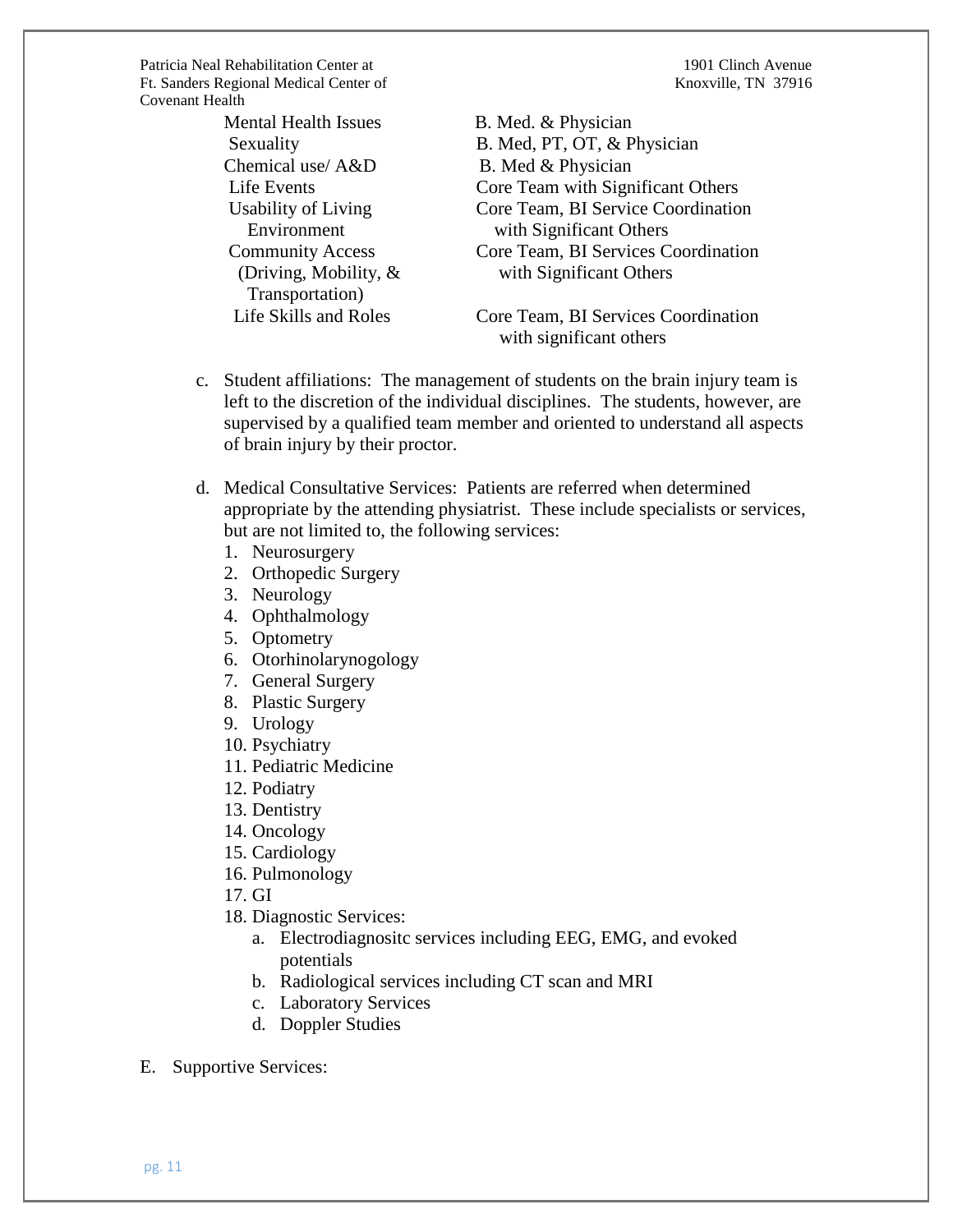Patients are referred when appropriate as determined by the person served and stated goals to provide support and to meet targeted goals for issues that may arise such as:

- 1. Modification for integration into their environment for life functions
- 2. Hearing Impairment
- 3. Spiritual needs
- 4. Dialysis
- 5. Driver's Rehabilitation
- 6. Durable Medical Equipment
- 7. Dysphasia management
- 8. Nutrition concerns
- 9. Cognitive and behavioral management
- 10. Prosthetics and/or orthotics to facility mobility, positioning, or function
- 11. Ostomy/wound care
- 12. Peer Support
- 13. Psychiatric concerns
- 14. Psychological concerns
- 15. Respiratory concerns
- 16. Sex Education
- 17. Parenteral Nutrition
- 18. Spasticity management
- 19. Substance abuse and counseling
- 20. Vestibular deficits
- 21. Visual concerns for function
- 22. Vestibular and balance concerns
- 23. Vocational abilities
- 24. Fiscal Management concerns
- 25. Safety due to limited capacity of comprehension and function

 These specialists and service providers may include, but are not limited to the following Services to address the above stated needs to achieve goals:

- 1. Assistive Technology Services
- 2. Respiratory Therapy
- 3. Vocational Services
- 4. Audiology
- 5. Orthotics / Prosthetics
- 6. Dietetics / Nutrition
- 7. Educational Specialist
- 8. Disabled Drivers Evaluation / Training
- 9. Rehabilitation Engineering
- 10. Adaptive Aquatics
- 11. Brain Injury Community Case Management Services
- 12. Mental Health Services with psychiatry and psychology services
- 13. Visually Impaired Services
- 14. Assistive Technology Services
- 15. Vestibular and Balance Specialist
- 16. Wheelchair Seating Specialists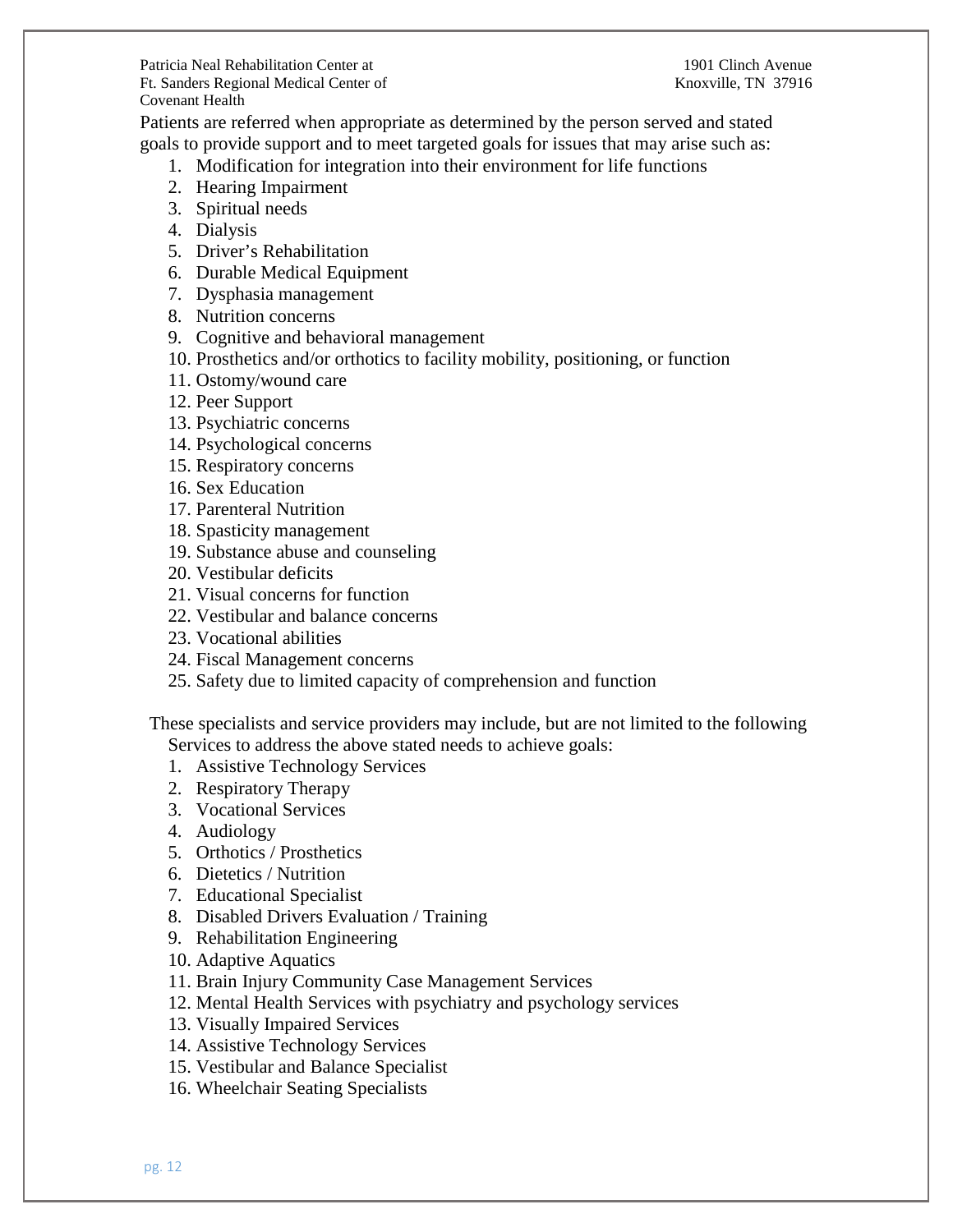17. Spasticity Management

18. Patricia Neal Innovative Recreation Cooperative program

19. Community Recreational or Leisure Programs

20. Knoxville Area BI Support Services

21. Veterans Administrative Services

22. Durable Medical Equipment Suppliers

23. Spiritual Counseling with chaplains

24. Service Animal Training

25. ADA specialists

26. Legal Aid and Advocacy

27. Brain Links Resource Network

28. Disability Services for higher education

29. Disability Resource Center

30. Balance specialists

31. Neuropsychologist

32. Swallowing Therapy

33. Health and Fitness Centers with trainers familiar with brain injury

34. Primary Care Physicians to manage general health concerns

35. Alcohol and Drug Abuse Programs

36. Department of Health and Human Services

37. Department of Child Services

38. Disability Rights Tennessee

39. Disabled Sports USA

40. Home Modification Specialists

F. Continuum of Care:

Patients are referred when appropriate and available along the continuum of care. These include, but are not limited to the following:

1. Home Health Agencies

2. Public Health Agencies

3. Public / Private Schools

4. Sheltered Workshops

5. Independent Living Centers

6. Health Care Centers

7. Vocational Rehabilitation Services

8. Community Mental Health Services

9. Skilled Nursing Home

10. Outpatient Therapy Services

11. Local BI Support Groups

12. BI Service Coordination

13. Senior Citizens Centers

14. Church Supported Organizations like Joni and Friends Knoxville

15. Post-Acute services (i.e. Crumley House, Limestone, TN; CCS, Carbondale, IL; Center for Neuro Skills, Dallas, TX; NeuroRestorative Gallatin, TN; Peachtree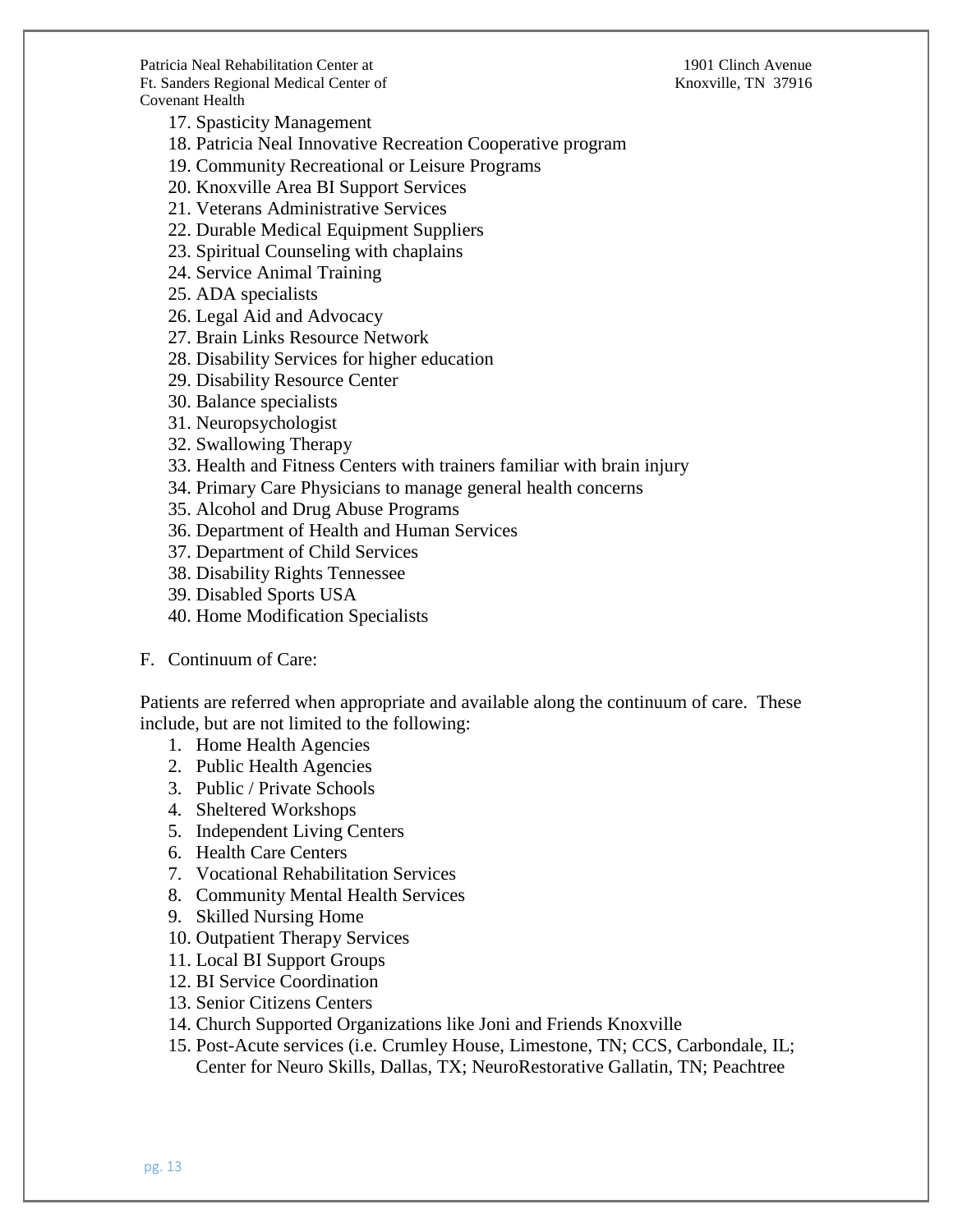Brain Injury Program, Hosanna House, Chattanooga, TN; and the Mentor Network)

- 16. TBI Program, Tennessee Department of Health
- 17. Brain Injury Association of Tennessee
- G. Staff Development:

Requirements for the team members are as follows:

- 1. Viewing web sessions on BI related topics when available
- 2. Attending in-house presentations on BI topics
- 3. Reading current literature related to BI issues through the journal club
- 4. Participating and / or presenting at professional organizations, public service organizations, other hospitals, and other related facilities
- 5. Participating in education specializing in BI treatment
- 6. New staff will receive specialized training on BI treatment from experienced staff prior to and during the initial phase of employment on the BI team
- 7. Participation in the Department of Health TBI program meetings.
- 8. Encouraged to participate with local events that support the brain injury community like brain injury awareness month activities and prevention.
- 9. Encouraged to participate in the Academy for Credentials for Brain Injury Specialists (CBIS).
- 10. Annual Brain Injury Workshop supported by CarolineCan Endowment.
- H. Inpatient Treatment Process:
- 1. Patient assessments: Evaluations are initiated by team members within one (1) working day from the time the physician's order is received. Initial evaluations are completed within 3 days of admission by primary disciplines.
- 2. Treatment Plan: The development of long and short term goals are accomplished through a cooperative effort of the patient, family, and / or significant others, physicians, and team members.
	- a) Long Term Goals are realistic long term expectations for the patient.
	- b) Short Term Goals are functional objectives which are required in order to achieve long term goals.
	- c) The Rehab teams along with the physician meet with family / significant others as needed to update long term goals and discuss patient progress. Case managers review information from treatment teams to patient and his/her family members.
- 3. Treatment Implementation: Patient treatment is implemented after team members have completed initial assessments. The patient is scheduled for individual and / or group treatment sessions based upon his / her needs. Specific treatments and techniques are discussed with patient/family/significant others during scheduled training sessions.
- 4. Education and Psychosocial Supportive Services:
	- a) Education and psychosocial supportive services for patient include but are not limited to educational session, sex education, drug and alcohol counseling, and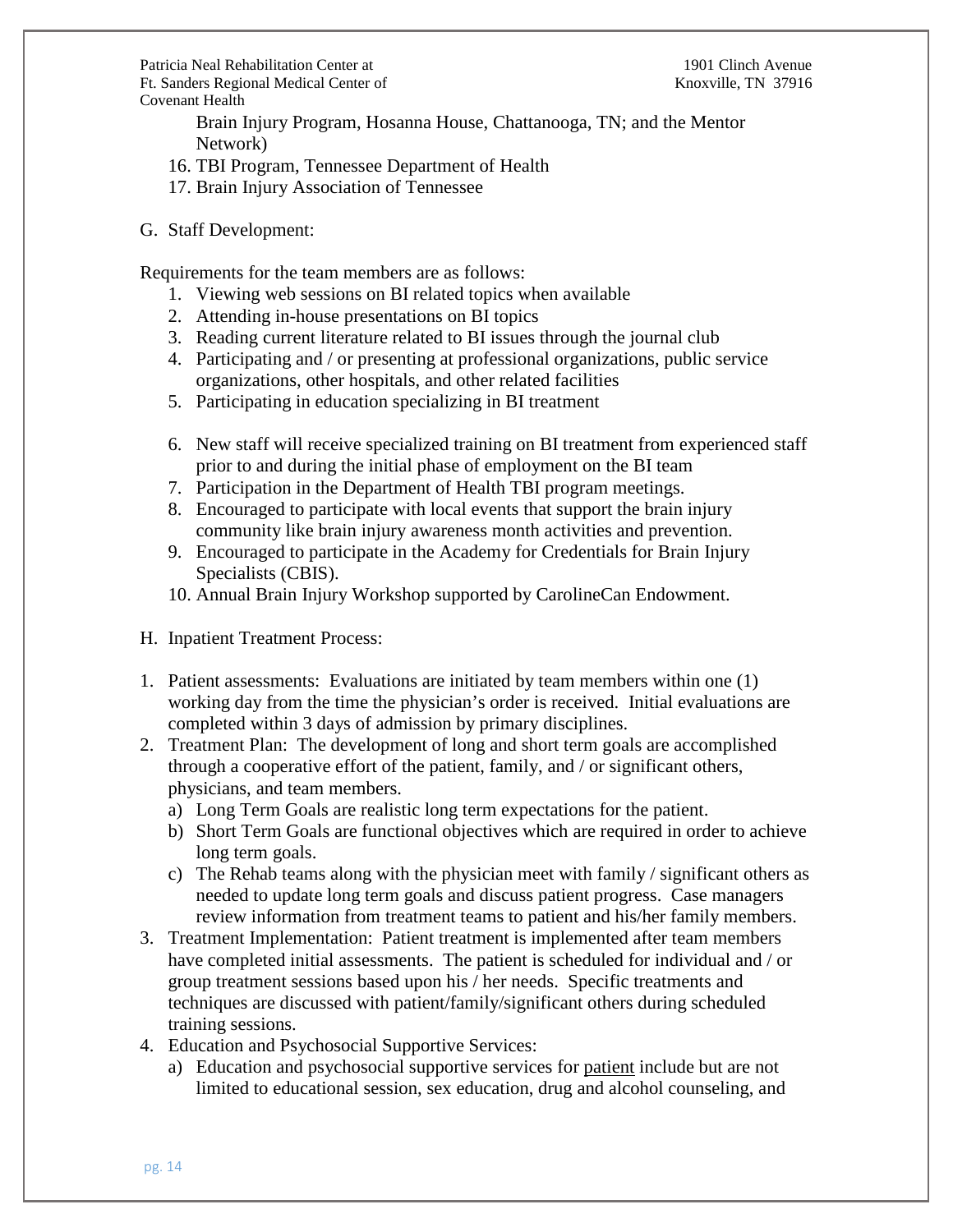orientation sessions. This is achieved in education classes, therapies, support group, and peer support network. Patients are provided a Brain Injury Resource Manual for educational information and reference for questions about recovery and adjustment from a brain injury by case management. The resource manual is written by brain injury program staff.

- b) For the family, the educational and psychosocial supportive services include but are not limited to educational sessions on brain injury, family management, financial resources, and education of school-age children, program orientation, life plans, resource information, and behavioral management. This is achieved by the nurse educator, case manager, support group, and treatment team.
- c) All patients/significant others are given an educational manual specifically for brain injury education as a resource as well as access to the Brain Injury Community Service Coordinator for area resources and materials.
- I. Outpatient Treatment Services
	- 1. Outpatient services within PNRC are compatible with the scope and purpose of the Brain Injury Program and will provide similar services except for rehab nursing.
	- 2. Patients will under go a thorough assessment with the prescribed therapies as recommended by the referring physician with plan of care, goals and outcomes directing needs of the patient.

Resources fall into one of the following categories: medical, sheltered, educational / vocational training, mental health, financial, transportation, government, and miscellaneous goods and services. The following is a list of some resources which may assist the patient / family but is not all inclusive:

# \*GENERAL RESOURCES FOR PATIENT AND CAREGIVERS

Brain Injury Community Service Coordinator Brain Injury Association of America Tennessee Department of Health TBI Program Brain Injury Association of Tennessee Disabled Sports USA Local Mental Health Facilities Veterans Administration Nursing Homes Home Health Agencies Goodwill Industries Sunshine Industries Other rehab facilities Housing assistance and alternatives (KCDC, HUD, Bridgeview Assisted Living, Hosea House, Crumley House, etc…) Transportation Alternatives (K-trans, CAC, Quality Transport, ETHRA, P2P) Sertoma Learning Center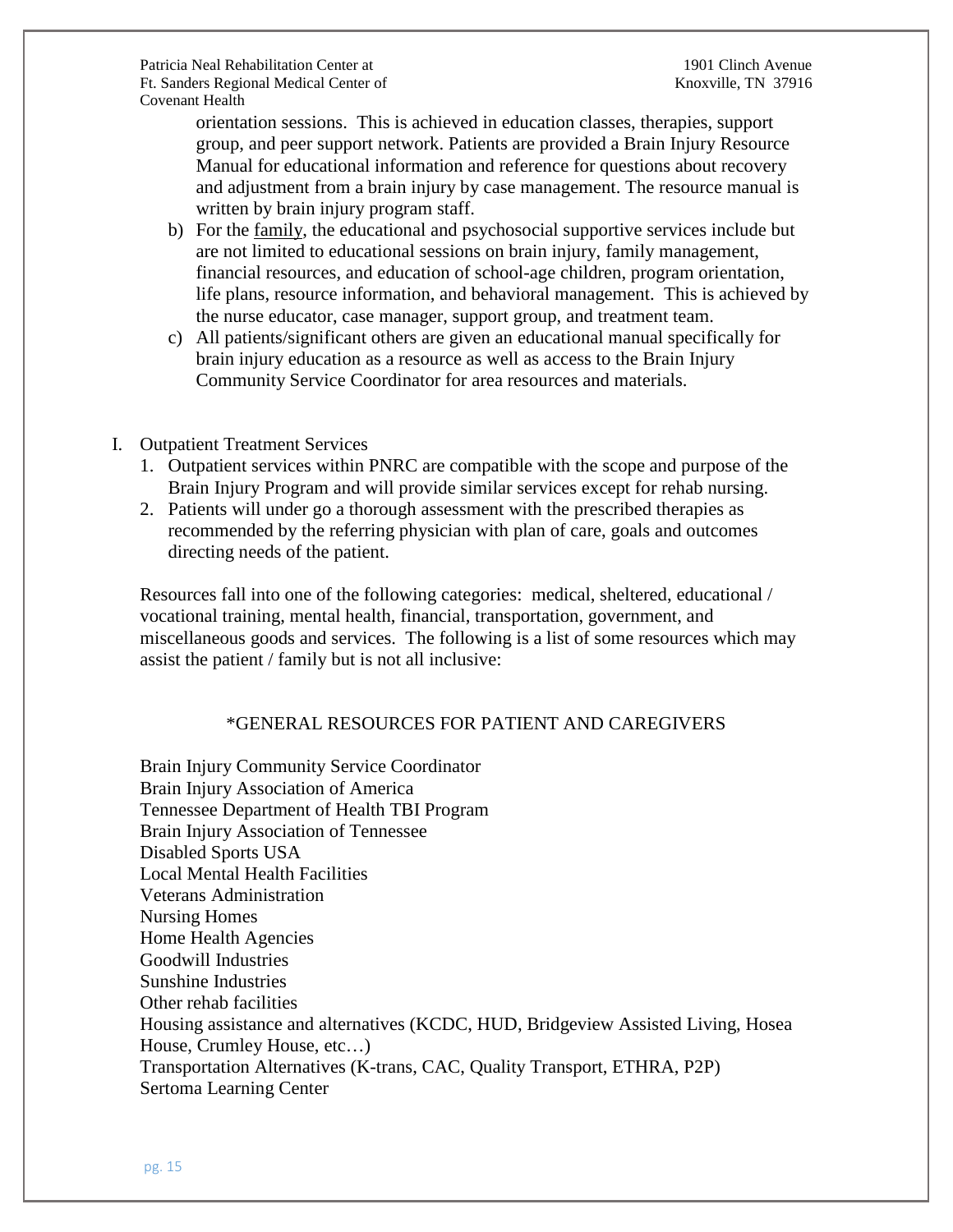Patricia Neal Rehabilitation Center at 1901 Clinch Avenue Ft. Sanders Regional Medical Center of Knoxville, TN 37916 Covenant Health Tennessee Department of Vocational Rehabilitation Tennessee Department of Human Services Medicare TennCare School Systems / Head Start Crippled Children's Services Child Life Private Industry Council Recreational resources (NWAA, YMCA, Local Parks & Recreation Services, etc…) Adaptive Driving Program STEMS – Short term meal service Plan for achieving self sufficiency (PASS) Mobile Meals Interfaith Health Clinic

Social Security Administration Superior Van and Mobility /Wheelchair Get-aways Phoenix Conversions World of Independence East Tennessee Technology Access Center Internet Catalyst Sports Joni and Friends Ministry- Knoxville, TN Wounded Warriors, Warfighters Sports, and PVA Patricia Neal Innovative Recreation Cooperative STAR for therapeutic riding National Wildlife Turkey Federation Tennessee Wildlife Resource Agency Local Health Departments per county of residence

\*Note this list includes but is not limited the resources mentioned above. Each patient and/or caregiver requires a variety of resources for support and each patient will be given information pertinent to their needs. The Brain Injury Community Service Coordinator has over 100 community resources that may be of assistance to the brain injured survivor and/or significant other.

#### 5. Documentation Standards

All team members complete initial assessments and discharge summaries as already outlined in policies. A documentation system known as Medilinks is used for inpatient and outpatient rehabilitation medical records and is coordinated with Cerner documentation records within the general FSRMC. Inpatient team members from each discipline document daily progress notes in real time using computerized documentation. Included within the notes are short and long term goals and any changes noted. Also documented is any contact made with the patient and their significant other/family members. Significant changes that occur regarding the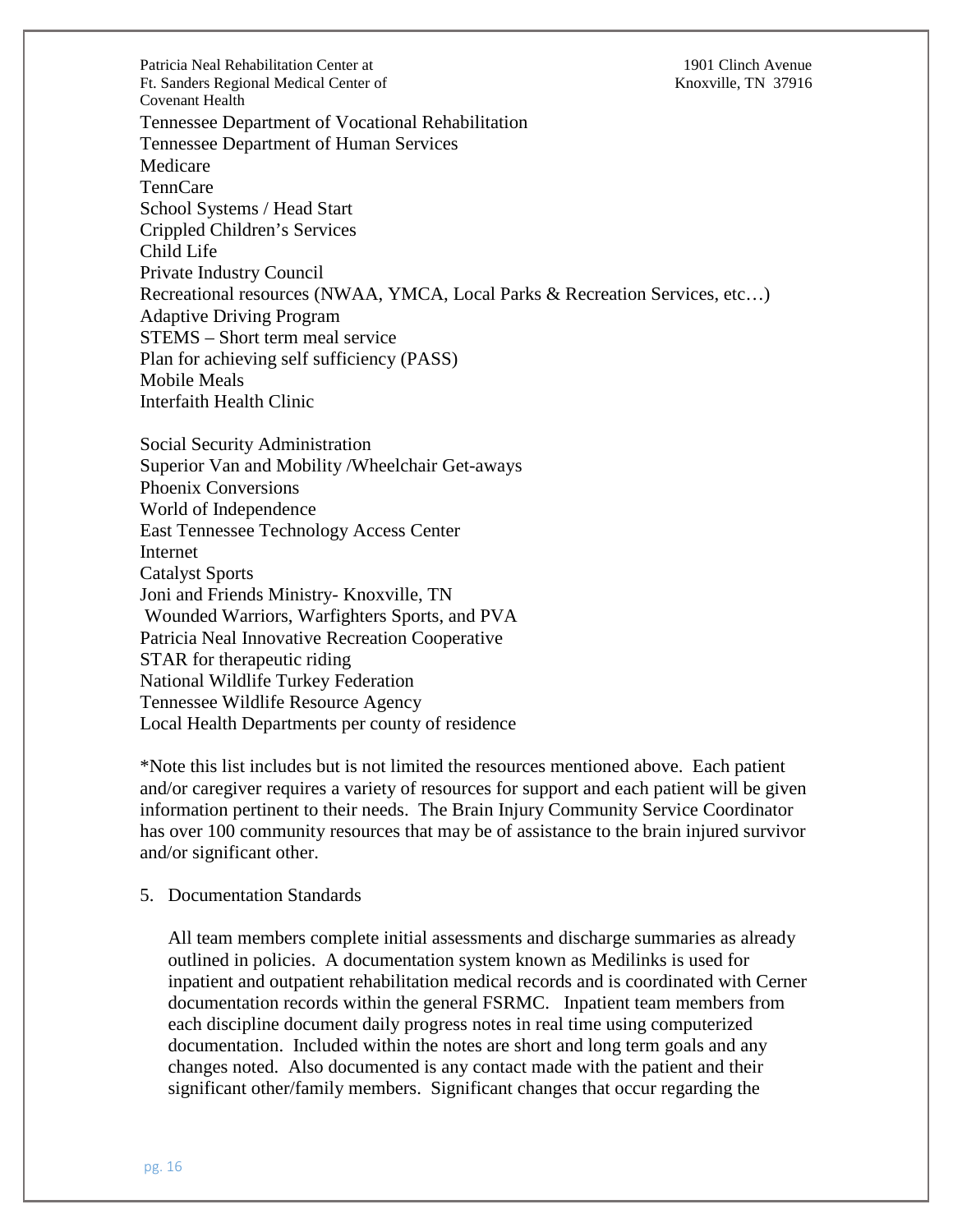patient's status are noted in the electronic medical record of the patient as it occurs. Documentation on appropriate forms is done as needed such as DME orders, letters of medical necessity, and alike. The content of the documentation reflects progress towards identified problems as a part of the plan of treatment. Outpatient services are noted on a similar system for transition of information from inpatient to outpatients needs.

- 6. Case Review
	- a. Inpatient team conferences are conducted for each patient weekly. The purpose is to present information regarding the patient's medical status, problems, goals, progress, plan of treatment, and estimated length of stay. All members are present. The conference is conducted by the team's physician.
	- b. Outpatient team conferences are conducted at least monthly for review of medical status, problems, goals, progress, plan of treatment, and estimated length of stay
	- c. The case manager and / or physician will share information from the team conference. The team, family members, and patient may request a conference at any time to review goals and progress. External case managers are welcome to attend team conferences. All clinicians are responsible for ongoing education and training to prepare the patient and their support network for the next level of functioning.

## 7. Discharge planning

- a. The discharge planning process begins during the initial admission interview with the patient, family, and/or significant other. It is reassessed throughout the patient's stay with plans and goals being changed as necessary. The case manager works with the team to make a plan in consideration of the patient's goals. The case manger completes a psychosocial with the patient and the family to determine strengths, weaknesses, and coping skills. The case manager makes an effective plan that utilizes the patient's resources most effectively. Referrals are made to community agencies when deemed necessary by the team members with physician approval.
- b. At inpatient discharge, the Case Manager, along with the treatment team will:
	- 1. Finalize discharge plans with the patient and significant other(s).
	- 2. Refer patients to services along with continuum of care such as PNRC Outpatient services including Home Health, Post-Acute services, or integration into appropriate community services.
	- 3. Coordination of needed equipment and services such as medication, transportation, and DME.
	- 4. Assess life needs. i.e. vocational-educational, academic status. Patients are referred to out-patient services and treatment when appropriate.
	- 5. Patients will receive a resource manual to hold important information for preparation which will include: Medications and prescriptions list, follow-up appointments, safety letters, community resource contacts, and educational information.